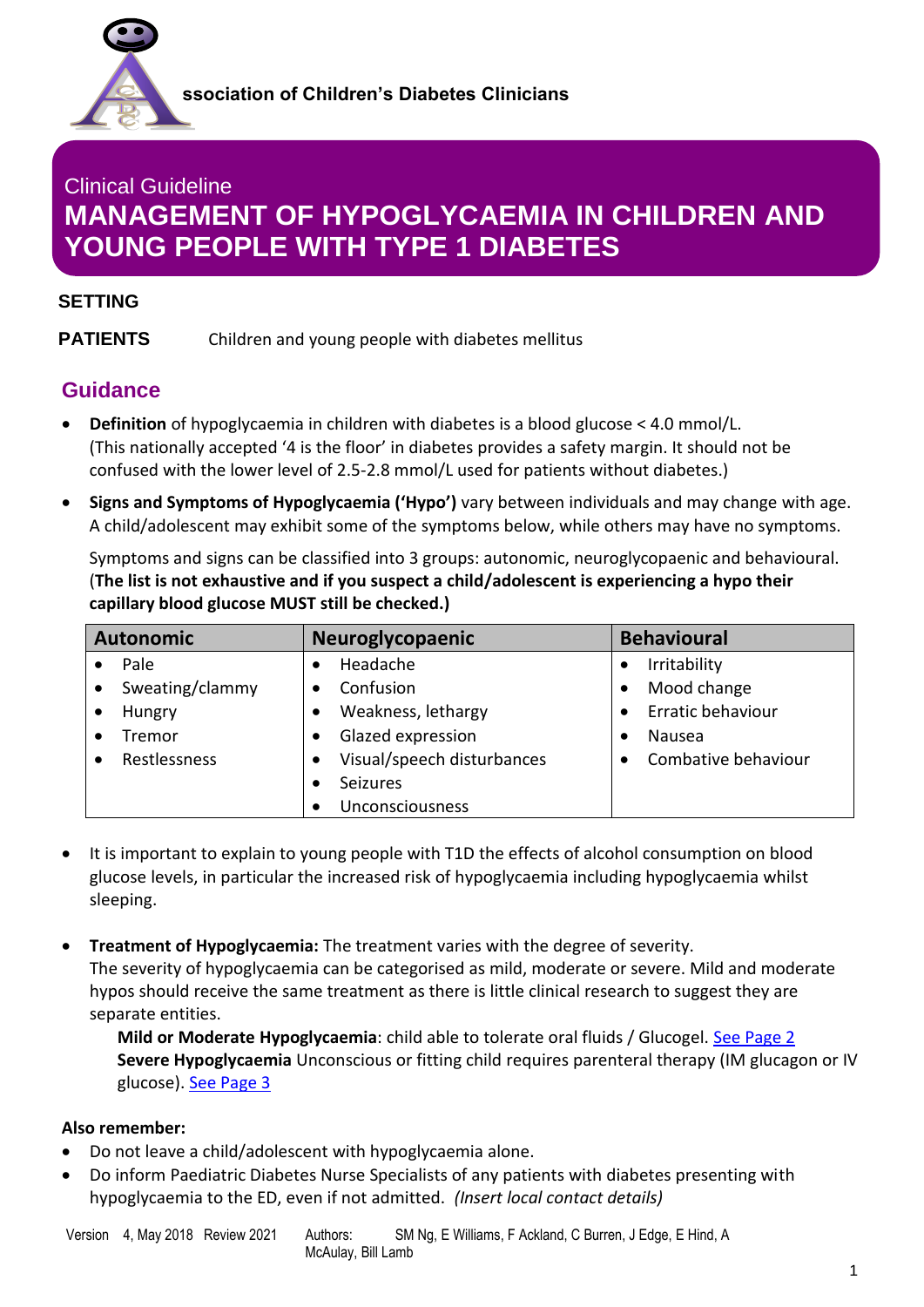

# <span id="page-1-0"></span>**Treatment of Mild or Moderate Hypoglycaemia**

### **1. Follow this box if child is co-operative and able to tolerate oral fluids**

Give 10-20g of fast acting oral carbohydrate such as:

- 3-4 glucose tablets
- 200 ml ( $\sim$  1/2 cup) sugary drink (not diet) such as cola (20g) .

• **NB** Chocolate or milk WILL NOT bring glucose levels up quickly enough

Approximately 9 g of glucose is needed for a 30 kg and 15g glucose for 50kg child (0.3g/kg) -\*ISPAD

### **2. Follow this box if child refuses to drink, is uncooperative, but is conscious**

Give Glucogel® or Dextrogel® (formerly known as Hypostop®). This is a fast acting sugary gel, in an easy twist top tube.

Each tube contains 10g glucose.

Squirt tube contents in the side of each cheek (buccal) evenly and massage gently from outside enabling glucose to be swallowed and absorbed quickly.

**DO NOT use Glucogel in an unconscious or fitting child.** 

### **After 10-15 minutes recheck blood glucose:**

- 1. If still low (<4 mmol/l) and able to take oral fluids repeat Box 1 above (once)
- 2. If still low (<4 mmol/l), refuses to take oral but is conscious, follow Box 2 above (once)
- 3. If deteriorated after first run through above or not responded after having administered  $2<sup>nd</sup>$  dose of above then proceed to **Box 4 (See Page 3)**
- *4.* If better and blood glucose > 4.0 mmol/L follow Box 3 (see below) \* *(note: ISPAD recommends restoration of blood glucose level to 5.6 mmol/L and local units may choose to follow ISPAD guidance)*

**3.** If feeling better and blood glucose level >4.0mmol/L, Retest **20-30 minutes** later to confirm target glucose (>4.0 mmol/L) is maintained.

**(\*Patients on insulin pumps may have differing local policy guidelines as to the need for adjustment of basal insulin rates following correction of a hypoglycaemic episode. Please refer to your local policy guideline\*.)**

Treatment of hypoglycaemia should increase the blood glucose by approximately **3–4 mmol/L**

If hypo is **just before** a meal time (when insulin is usually given) the hypo should be treated first and once the blood glucose is >4.0 mmol/L the insulin should be given as usual. **DO NOT OMIT INSULIN,**  especially important with an early morning hypo.

Review history of hypo: If possible the cause should be identified and if necessary the insulin dose adjusted, e.g. for early morning/night-time hypo ask about extra exercise the evening before and details of bedtime snack.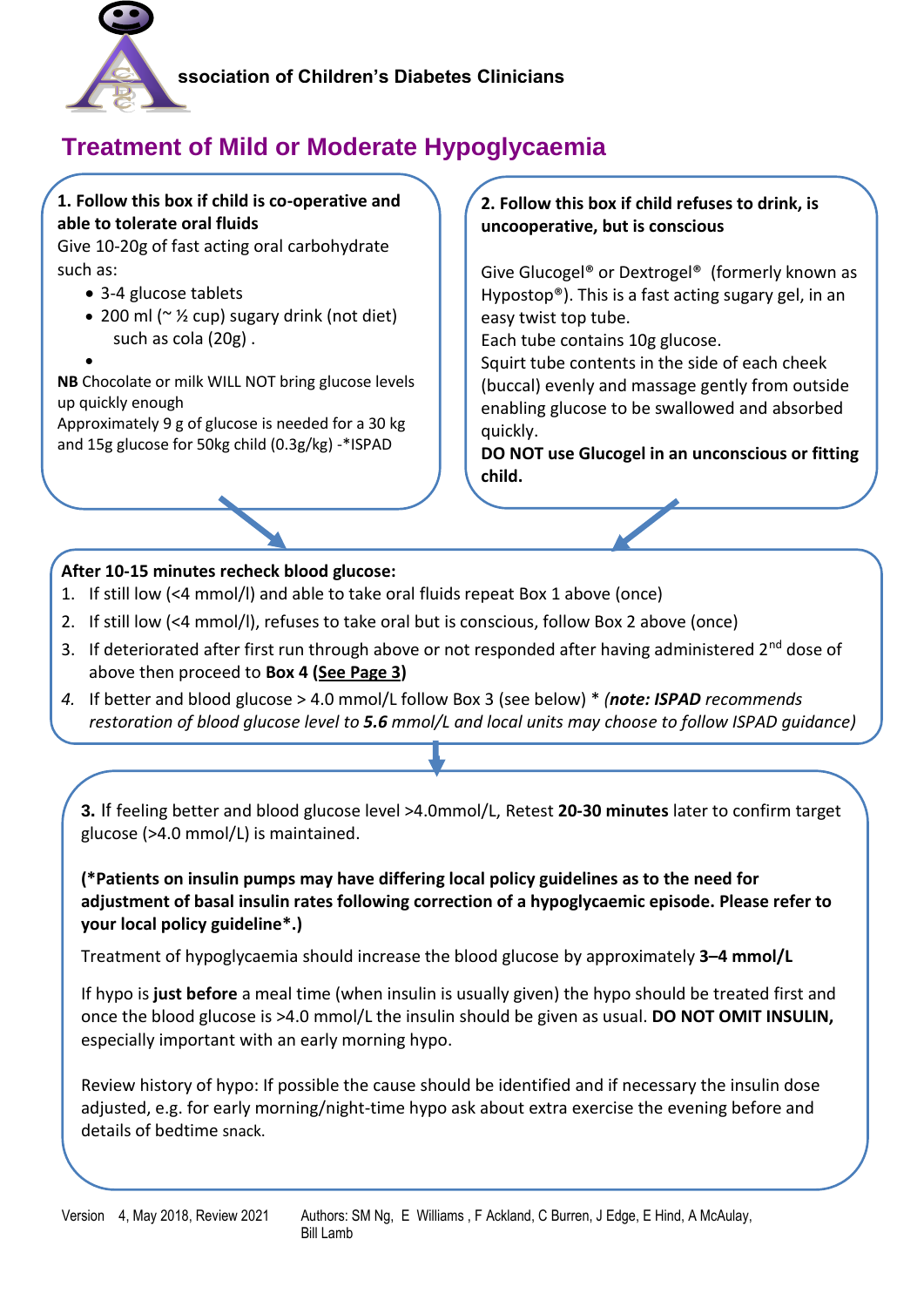

### **ssociation of Children's Diabetes Clinicians**

### **Treatment of Severe Hypoglycaemia**

Follow this page if child is unconscious or fitting (or also not responded from **page 2**) CHECK CAPILLARY BLOOD GLUCOSE AND CONFIRM HYPOGLYCAEMIA (<4 mmol/l)

- Do involve medical assistance by this stage: Outside hospital: call emergency services. Inside hospital: bleep paediatric registrar
- Place in the recovery position if possible and assess Airway Breathing Circulation
- DO NOT attempt to give any oral fluid or Glucogel<sup>®</sup>
- If IV access is present go straight to **box 5 instead of box 4**

### **4. Give Glucagon (Glucagen) by Intramuscular injection**

- Check if IM glucagon has been given at home or in ambulance. Check expiry date
	- Administer intramuscularly or subcutaneously in the thigh.
		- o If age under 12 give 0.5 mg glucagon by IM injection
		- o If age 12 or over, give 1 mg glucagon by IM injection
		- **OR BNF guidance uses body weight**
		- o 2-17 yrs (body weight less than 25kg) 500micrograms glucagon by IM injection
		- o 2-17y body weight >25kg for 1mg glucagon by IM injection

Glucagon is a fast acting drug and the child/adolescent should respond after 5 minutes. After the child has regained consciousness leave him/her on one side as one of the common side effects of glucagon is

### **5. IV 10% Glucose**

 $\overline{\phantom{a}}$ 

If recovery is not adequate after a dose of glucagon or IV access is readily available **AND** BG <4 mmol/l, then administer up to a maximum of 5mls/kg 10% dextrose as slow IV bolus. (\*NICE 2015) **Note**: If alcohol causes or contributes toward hypoglycaemia, glucagon may be ineffective (as hepatic stores of glycogen depleted) and intravenous glucose will be required.

### **Further Monitoring after a Severe Hypoglycaemia:**

- Check blood glucose after 5 minutes, 15 minutes and then half hourly until BG stable
- Continue to monitor baseline observations: oxygen saturation, pulse, blood pressure, temperature
- Record presence of or absence of ketones.
- Document management

 $\mathbf{v}$ 

- Inform diabetes team if during the day, or if concerns during the night.
- Do not omit normal insulin unless instructed to do so by diabetes team.

### **If blood glucose >4.0 mmol/l and child able to tolerate oral fluids:**

- Offer clear fluids, and once tolerating clear fluids offer complex carbohydrates, such as toast, crackers (**see Box 3, Page 2**)
- Try to identify the cause of hypoglycaemia and discuss this with the patient/family
- Refer to diabetes team for review of treatment, advice or education

#### **If child not improving:**

- If patients have protracted vomiting and are unable to tolerate oral fluids, hospital admission and IV glucose infusion must be considered, especially if a child has returned to the emergency department with further hypoglycaemia during the same intercurrent illness.
- treatment, advice or education **Exercise 1 C** Burren, Ensufficiency or drug overdose • If a child/Adolescent remains unconscious on correction of BG consider cerebral oedema, head injury, adrenal